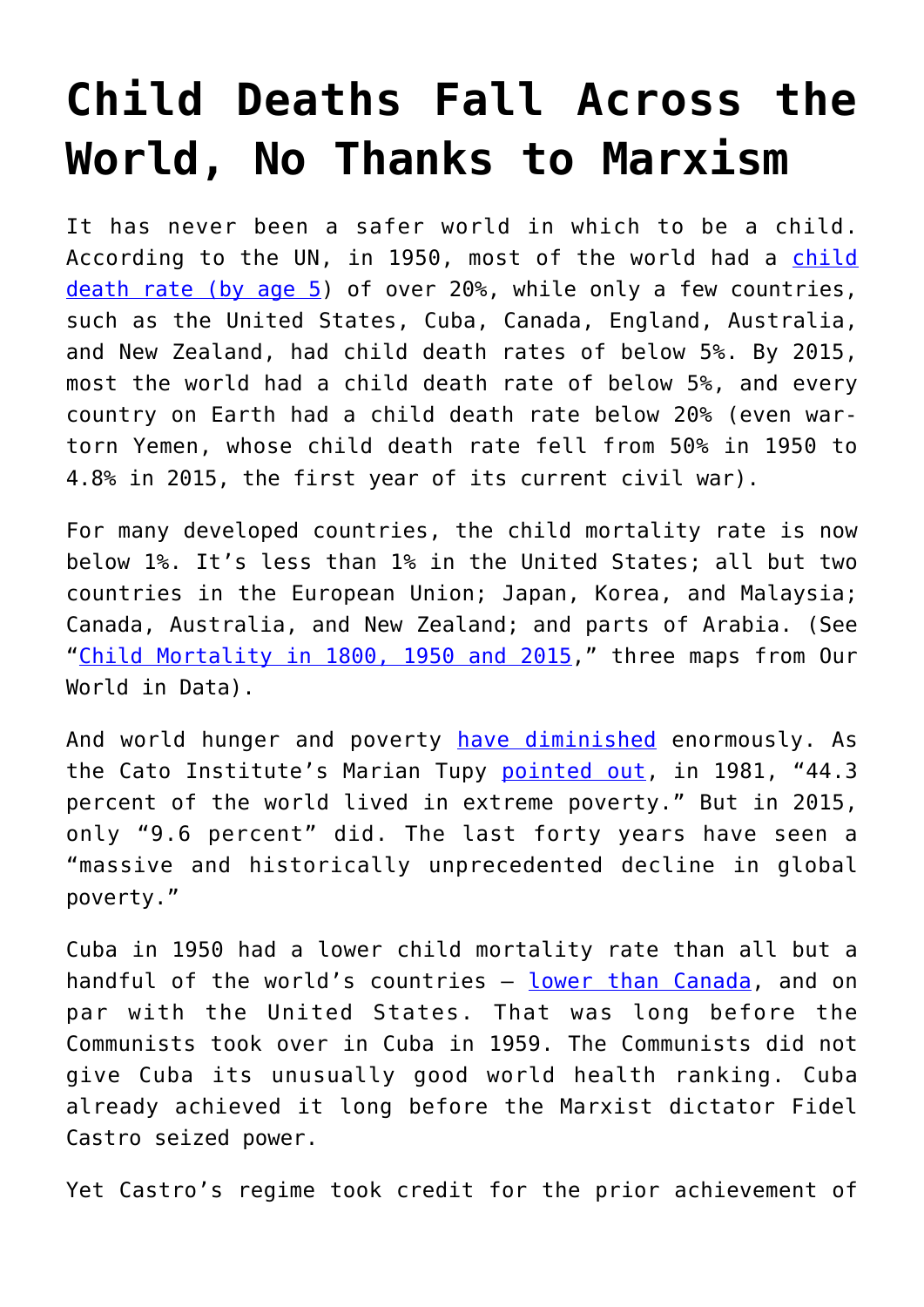his non-communist predecessors, and many progressives have gullibly swallowed that propaganda. In 2016, the Washington Post's fact-checker, Glenn Kessler, [debunked such claims](https://www.washingtonpost.com/news/fact-checker/wp/2016/12/01/justin-trudeaus-claim-that-castro-made-significant-improvements-to-cuban-health-care-and-education/). He gave "three pinocchios" to Canadian Liberal Prime Minister Justin Trudeau for claiming that Castro made "significant improvements to the education and healthcare of his island nation." He pointed to data about how Cuba already had welldeveloped health and education systems by world standards.

But similar claims have been made by many other gullible progressive politicians. They depict the dictator Castro as the savior of Cuba. Bernie [Sanders claimed](https://townhall.com/columnists/humbertofontova/2018/07/28/alexandria-ocasiocortezs-mentor-bernie-sanders-castro-educated-cuban-kids-gave-them-healthcare-n2504435) it was Castro who "educated their kids, gave their kids healthcare." Jimmy Carter [claimed](https://townhall.com/columnists/humbertofontova/2018/07/28/alexandria-ocasiocortezs-mentor-bernie-sanders-castro-educated-cuban-kids-gave-them-healthcare-n2504435) that Castro gave Cuba "superb systems of health care and universal education." Obama also promoted the myth of excellent Cuban health care, [saying](https://www.whitehouse.gov/the-press-office/2016/03/21/remarks-president-obama-and-president-raul-castro-cuba-joint-press%20), "The United States recognizes progress that Cuba has made as a nation, its enormous achievements in education and in health care."

In reality, Cuba has made less progress in health care and life expectancy than most of Latin America in recent years, due to its decrepit health care system. "Hospitals in the island's capital are literally [falling apart.](http://www.martinoticias.com/content/el-horror-de-parir-en-la-habana/34214.html)" Sometimes, [patients](https://panampost.com/belen-marty/2015/10/06/inside-the-cuban-hospitals-that-castro-doesnt-want-tourists-to-see/) "have to bring everything with them, because the hospital provides nothing. Pillows, sheets, medicine: everything."

As Townhall [notes](https://townhall.com/columnists/humbertofontova/2018/07/28/alexandria-ocasiocortezs-mentor-bernie-sanders-castro-educated-cuban-kids-gave-them-healthcare-n2504435), in 1958, the year *before* the Communists took over Cuba:

*Cuba ranked 13th from the top, worldwide with the lowest infant-mortality rate. This meant that robustly capitalist and immigrant-swamped pre-Castro Cuba had the 13th lowest infant-mortality rate in the world. This put her not only at the top in Latin America but atop most of Western Europe, ahead of France, Belgium, West Germany, Israel, Japan, Austria, Italy, Spain, and Portugal. Today all of these countries leave Communist Cuba in the dust, [with much lower](https://www.amazon.com/Longest-Romance-Mainstream-Media-Castro/dp/1594036675/ref=sr_1_1?s=books&ie=UTF8&qid=1376276049&sr=1-1&keywords=the+longest+romance+humberto+fontova)*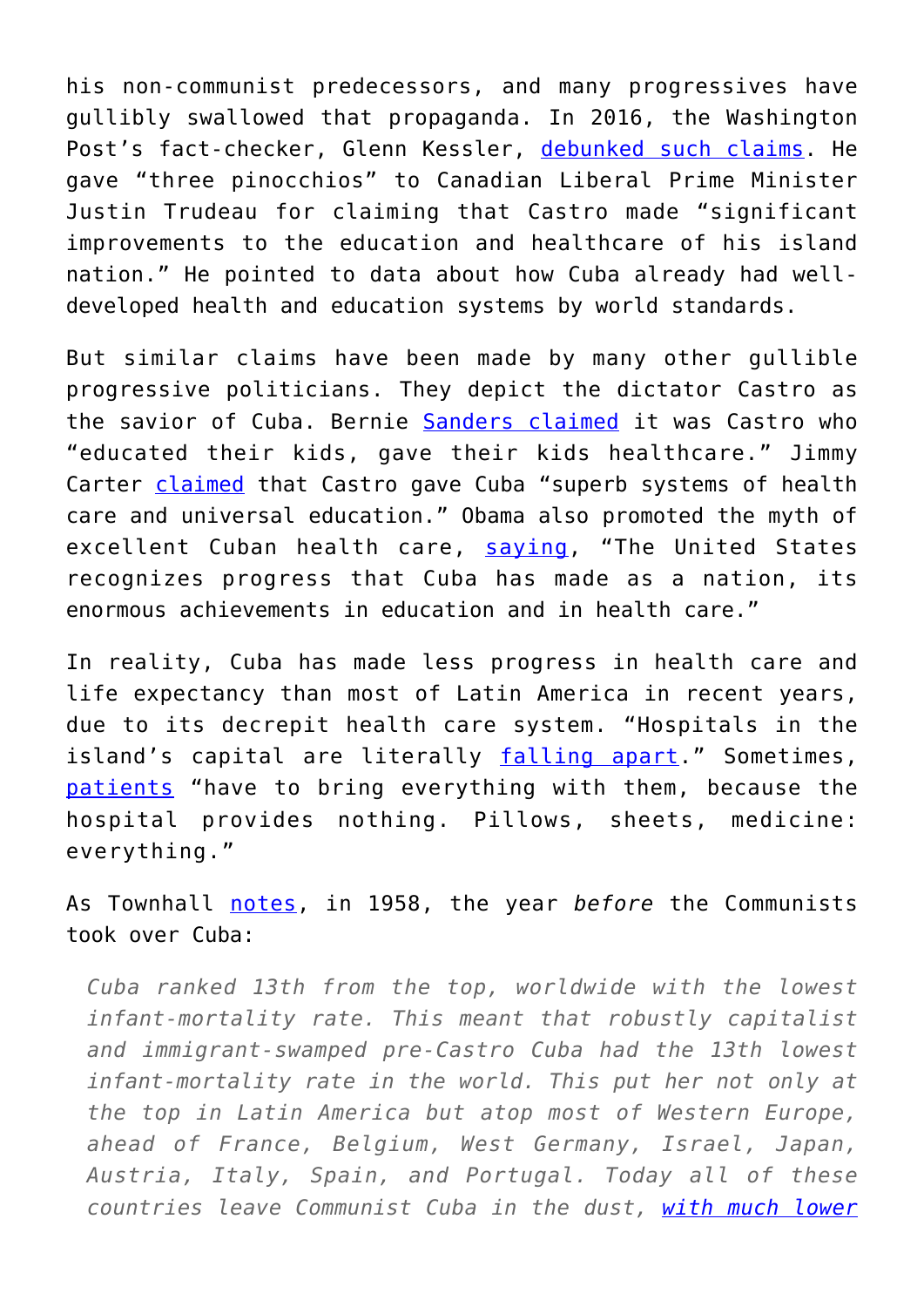## *[infant mortality rates.](https://www.amazon.com/Longest-Romance-Mainstream-Media-Castro/dp/1594036675/ref=sr_1_1?s=books&ie=UTF8&qid=1376276049&sr=1-1&keywords=the+longest+romance+humberto+fontova)*

*Today Cuba is ravaged by diseases that had been longeradicated in pre-Castro Cuba (Dengue, Cholera, for a few examples.) And of Cuba's "doctors" fortunate enough to escape their indentured servitude to the Castro-Family-Plantation, the overwhelmingly majority flunk the exam given in the U.S. for licensing [as doctor's assistants.](https://www.amazon.com/Longest-Romance-Mainstream-Media-Castro/dp/1594036675?ie=UTF8&keywords=the%20longest%20romance%20humberto%20fontova&qid=1376276049&ref_=sr_1_1&s=books&sr=1-1)*

*And even plummeting from 13th (Capitalist) to 49th (Communist), Cuba's "impressive" infant mortality rate is kept artificially low by Communist chicanery with statistics and by an appalling abortion rate of 0.71 abortions per live birth. This is the hemisphere's highest, by far. Any Cuban pregnancy that even hints at trouble gets "terminated."*

*A few years ago Dr. Juan Felipe García, MD, of Jacksonville, Fla., interviewed several recent doctor defectors from Cuba. Based on what he heard, he reported the following:*

*"The official Cuban infant-mortality figure is a farce. Cuban pediatricians constantly falsify figures for the regime. If an infant dies during its first year, the doctors often report he was older. Otherwise, such lapses could cost [him](https://www.amazon.com/Longest-Romance-Mainstream-Media-Castro/dp/1594036675/ref=sr_1_1?s=books&ie=UTF8&qid=1376276049&sr=1-1&keywords=the+longest+romance+humberto+fontova) [severe penalties and his job."](https://www.amazon.com/Longest-Romance-Mainstream-Media-Castro/dp/1594036675/ref=sr_1_1?s=books&ie=UTF8&qid=1376276049&sr=1-1&keywords=the+longest+romance+humberto+fontova)*

It should be noted that the official Cuban infant mortality rate is still quite low compared to most of the world. But relatively speaking, it has lost ground, especially compared to capitalist countries in Asia like South Korea.

Cuba also lost the big edge in life expectancy it once enjoyed. Prior to communism, it led virtually all countries in Latin America in life expectancy. But by 2012, Chileans and Costa Ricans lived slightly longer than Cubans. Back in 1960, Chileans had a life span seven years shorter than Cubans, and Costa Ricans lived more than two years less than Cubans on average. In 1960, Mexicans lived seven years shorter than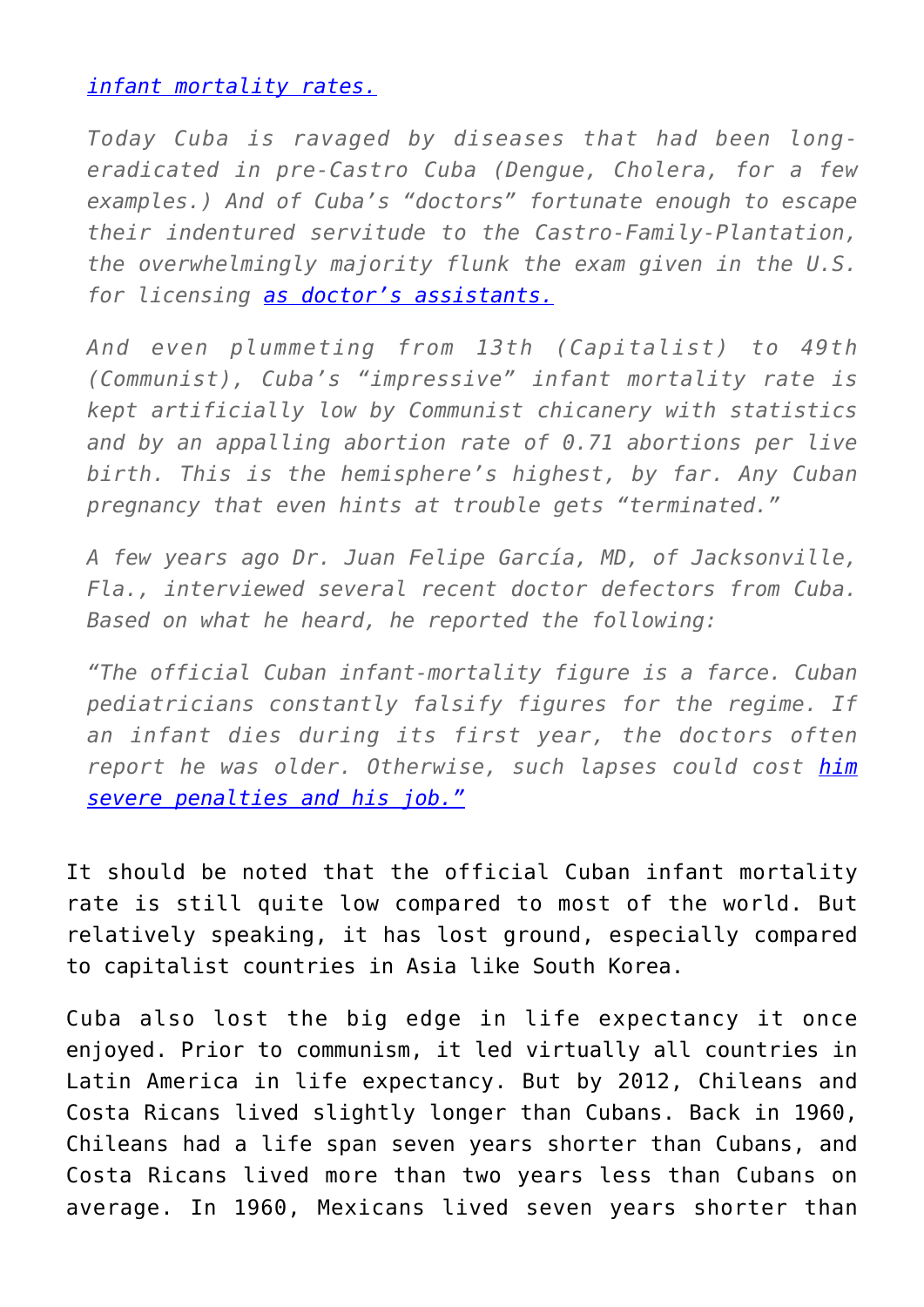Cubans; by 2012, the gap had shrunk to just two years.

In celebrating Communist Cuba's non-existent achievements, progressive politicians don't even listen to fellow progressives who have actually studied Cuba's record under communism, to their chagrin. As the progressive economist Brad DeLong [points out \(](http://delong.typepad.com/sdj/2008/02/lets-get-even-m.html)he calls it "hideously depressing"):

*"Cuba in 1957—was a developed country. Cuba in 1957 had lower infant mortality than France, Belgium, West Germany, Israel, Japan, Austria, Italy, Spain, and Portugal. Cuba in 1957 had doctors and nurses: as many doctors and nurses per capita as the Netherlands, and more than Britain or Finland. Cuba in 1957 had as many vehicles per capita as Uruguay, Italy, or Portugal. Cuba in 1957 had 45 TVs per 1000 people—fifth highest in the world …Today? Today the UN puts Cuba's HDI [Human Development indicators] in the range of … Mexico. (And Carmelo Mesa-Lago thinks the UN's calculations are seriously flawed: that Cuba's right HDI peers today are places like China, Tunisia, Iran, and South Africa.) Thus I don't understand lefties who talk about the achievements of the Cuban Revolution: '…to have better health care, housing, education.'"*

Cuba's outmoded Marxist education system also does not deserve praise. Obama mistakenly [called](https://www.whitehouse.gov/the-press-office/2016/03/22/remarks-president-obama-people-cuba) Cuba's "system of education" an "extraordinary resource" that "values every boy and every girl."

But there's nothing "extraordinary" about Cuba's educational system. Children are taught by [poorly paid teachers](http://www.havanatimes.org/?p=80900) in dilapidated schools. Cuba has made less educational progress than most Latin American countries over the last 60 years. According to UNESCO, Cuba had about the same literacy rate as Costa Rica and Chile in 1950 (close to 80 percent) before Cuba was taken over by the communists. And it has almost the same literacy rate as they do today (close to 100